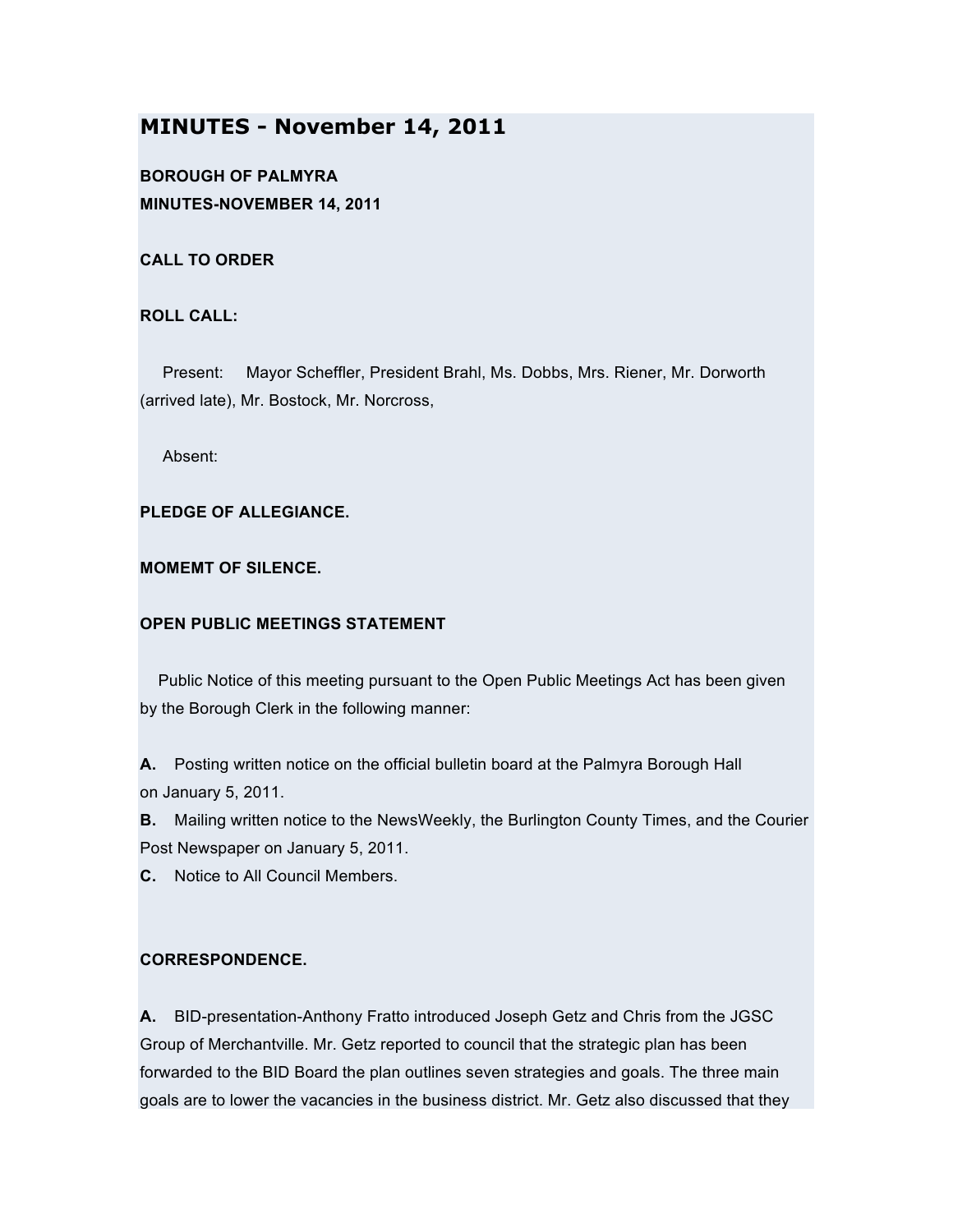are going to enhance communication to all members of the BID and Mayor and Council. Mrs. Riener inquired about the information that was sent to the BID members and if any member of council reviewed the information before it was sent out? Mr. Getz replied that it was reviewed by the BID board. Mayor Scheffler discussed that the information sent out on Borough letterhead needs to have the Borough involved. Mayor Scheffler discussed that she has also had no response to emails that she has sent concerning this matter. Mr. Bostock explained that the BID is here tonight to present their plan and make a presentation to council on their progress and plans. Chris explained that all of the strategies and tactics are presented to the BID board at their meeting. One of goals is to better understand the market of today in the Borough. A market analysis is being done with a physical assessment of the properties in the Borough. There will be a consumer survey sent out and that the BID has met with the Burlington County Bridge Commission for help with the survey. The survey will help identify shoppers and their needs. Another goal is retail retention strategic to create a market for items in the business. The strategy is to stage the vacant properties and make them retail ready and appealing to buyers. Chris explained that they would like to create a one stop shopping area and make it easier to do business in the Borough. The BID board would like to create more foot traffic, run a sweepstakes with the businesses, do some co-op marketing and also through grant applications sponsor events. Mrs. Riener requested a clarification on the marketing and events. Chris explained that they would ask about 10 or more businesses to pay towards an ad for advertising instead of each business paying in full for the ad. The feature business will have more of a presence in the ad than the others that are contributing. Mrs. Riener inquired if they are all being taxed for being in the BID, why do they have to pay extra for the advertising? Chris replied that the BID does not include every business in every event, so sometimes the business has to pay extra. Mr. Fratto explained that in retail there are many co-ops available to stores for advertising and extra. Mayor Scheffler discussed that all of the BID businesses are already taxed for being in the BID and that some are struggling and cannot afford extras. Mr. Bostock explained that if a business wants additional attention on a certain event, they have to pay more. The assessment was passed by council and the object was for the BID to be an independent authority and that they cannot be expected to do everything in three or four months. Mr. Bostock requested that council let things flow for a while and give the BID a chance to grow. Mayor Scheffler explained that council and the Mayor worked for about eight years trying to get the BID approved and that it is hard to justify additional assessments in this economy. Mayor Scheffler discussed that council has the right to question where the money is going and that there is a lack of communication between the BID and Borough Council. The flyers that were sent out to the businesses gave out information that was in violation of some of the zoning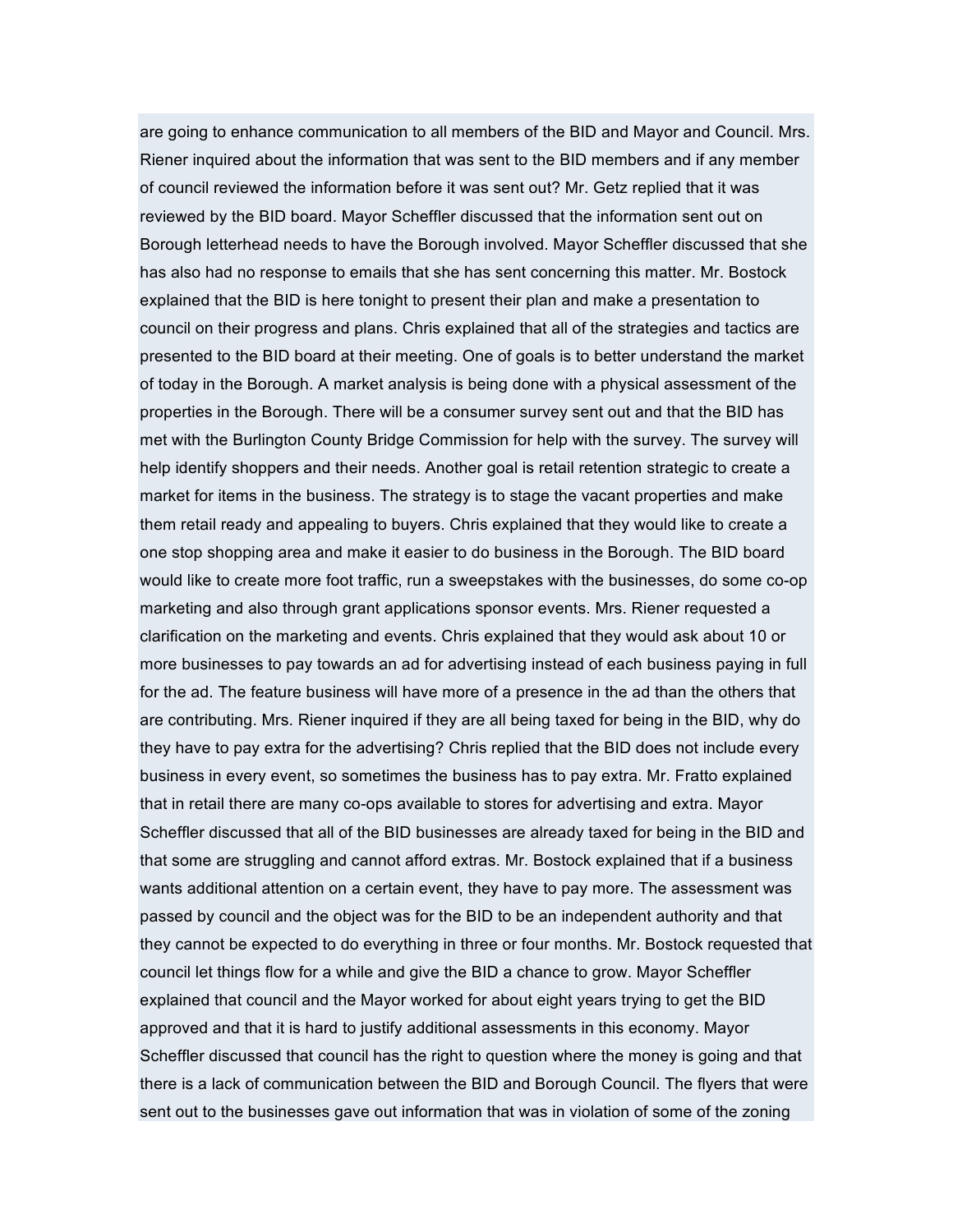regulations. Chris replied that the flyer suggested ways to better the business and that it was approved by the board on the BID. Mayor Scheffler discussed that the letter gave out some wrong information and that Mrs. Kilmer has been answering questions about zoning violations and rules and regulations. Mayor Scheffler explained that this discussion is taking place now at a public meeting, because no one answers the email sent in October and ensuring weeks. Another email was also sent by the administrator with no answer. Mr. Bostock explained the group does not work for the Borough that they were contracted for the BID. The BID is a 501c-non-profit corporation. Mr. Bostock discussed that the BID should not be micro-managed. Mrs. Riener explained that the Mayor has the right to expect a response either by email or phone call and that all taxpayers have the right to ask questions about where their tax dollars are spent. Mr. Tomarchio replied that there was no response from him on the emails because he was under the impression that the matter would be discussed at the November meeting. Mayor Scheffler explained that the Borough Council is the one that has to answer to the taxpayers and that they cannot do that if they do not know what is going on. Mr. Fratto discussed that they are attempting to do one block to show others what can be achieved. Mrs. Riener discussed that the businesses need to get a broom and at least clean their sidewalks. President Brahl inquired as to how many businesses are involved in the BID. Mr. Fratto replied that there are currently 155 paying into the BID. President Brahl inquired as to how many actually attend the meetings and that the building of bridges has not gone well. President Brahl discussed that he believes the business owners in the room care about the BID and the downtown, but it is the ones that are absent that will need to be drawn into the goals and plans. President Brahl explained that the BID needs the support of council and that the council approves the budget. There is no way to answer to the taxpayers questions, if there is no communication. Mr. Fratto responded that the council liaison should have been contacted about the emails. Chris explained that the flyer did tell the businesses to check with the borough on the permits and zoning. Mrs. Riener explained that the council is not the enemy and that they need to know what is being done to support the bid.

### **OLD BUSINESS.**

**A.** Resolution 2011-195, Resolution Authorizing A Change Order For South Broad Street. Mr. Gural explained that there were a few changes to be made on the original contract. Mr. Fox reported that the changed order is for some electric work in the back of Borough Hall, additional paving in the driveway areas, new conduits installed for community center. President Brahl inquired of Mr. Gural if these changes were necessary for the project.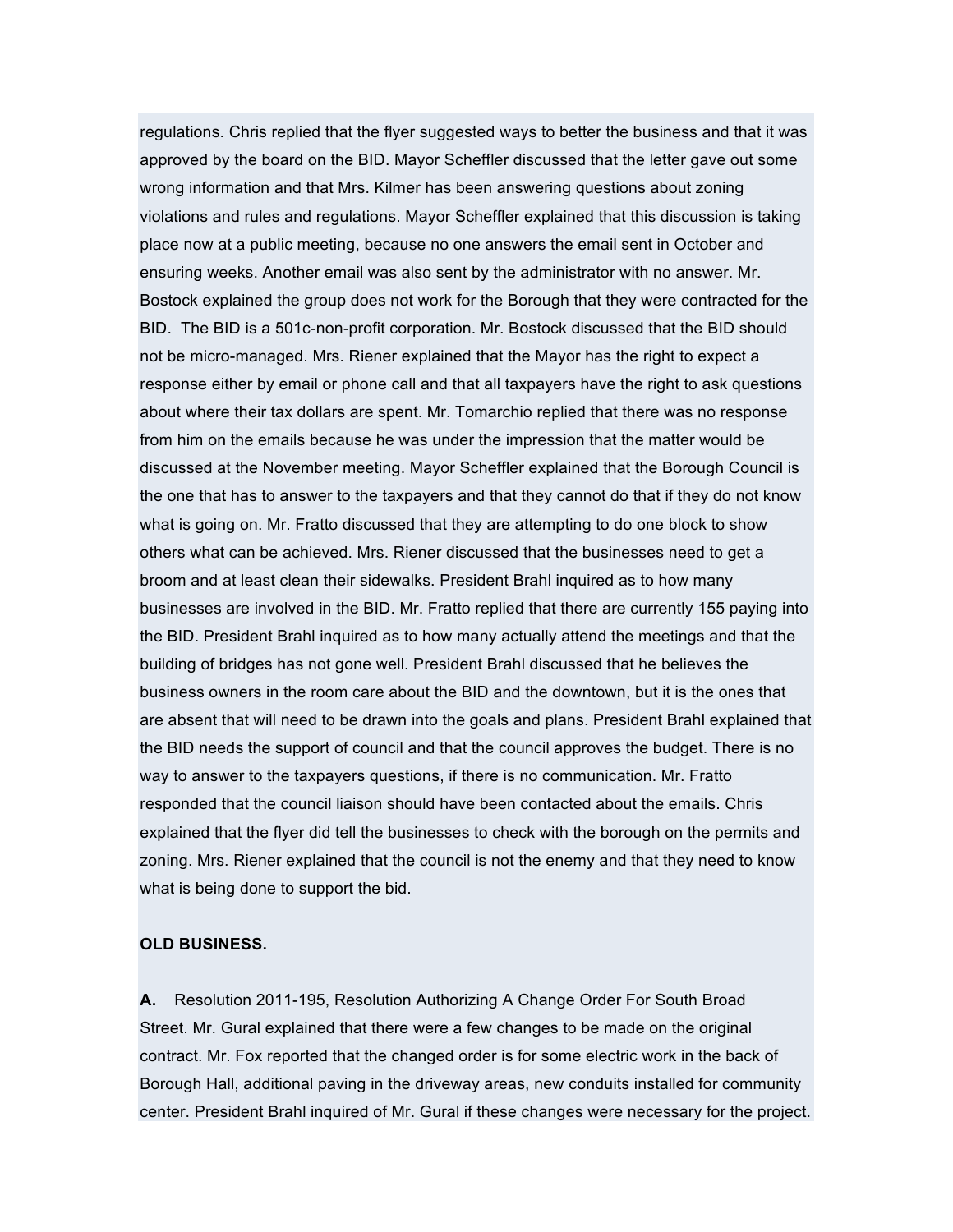Mr. Gural that the matters were bought to his attention and that the current drains needs to be replaced. The conduit is being installed now before the paving is complete for future use, so that the lot will not have to be dug up later. The changes for the driveway cannot be authorized until the Borough has a discussion with the owners of the cemetery. Mr. Gural discussed the phasing problems with PSE & Gas Company and that more engineering will need to be completed. President Brahl made a motion to approve the resolution, Mr. Bostock second the motion. At the call of the roll, the vote was:

AYES: President Brahl, Ms. Dobbs, Mrs. Riener, Mr. Bostock, Mr. Norcross. NAYES: None.

### **PROFESSIONAL UPDATES.**

**A.** Land Engineering-Mr. Fox informed council that a bid opening for Market Street will be held on the 17th and after review of the bids; they will recommend a favorable bid. The driveway and parking lots as well as Broad Street will have to be coordinated for the paving, the street maybe shut down for a few hours at the most. The contractor will work with the post office and police department for vehicular traffic. Mr. Fox reported that the bids for Ethel Hardy Park were rejected and that several options have been discussed. They are looking at just outsourcing the gazebo and the fencing. The Small Cities grant for the installation of the handicapped sidewalk ramps will have a pre-construction meeting and the notice to proceed was given. The work should start in about 10 days and take 90n days to complete. Mr. Fox discussed that the 2011 road program was started in the area of Park and Chestnut. Also the plans for the police storage shed are completed and were given to Mrs. Kilmer for permitting and approval. Mr. Fox requested permission from council to go out to bid for the police shed. Mr. Gural informed council that they could give a notice to proceed or hold for next month. President Brahl requested that the request be held until next month. Mr. Bostock inquired if the Small Cities grant is a replacement of curbing or new installation? Mr. Fox replied that where needed new ramps would be installed and older ramps would be replaced.

**B.** CGP & H- Mr. Gerkens reported to council that at the last meeting of the Bridge Commission they agreed to do the milling and overlay of Market Street. The Bridge Commission is also doing the consumer survey along with Mark Remsa for the business district and expanding it to other downtowns along the Riverline. Mayor Scheffler explained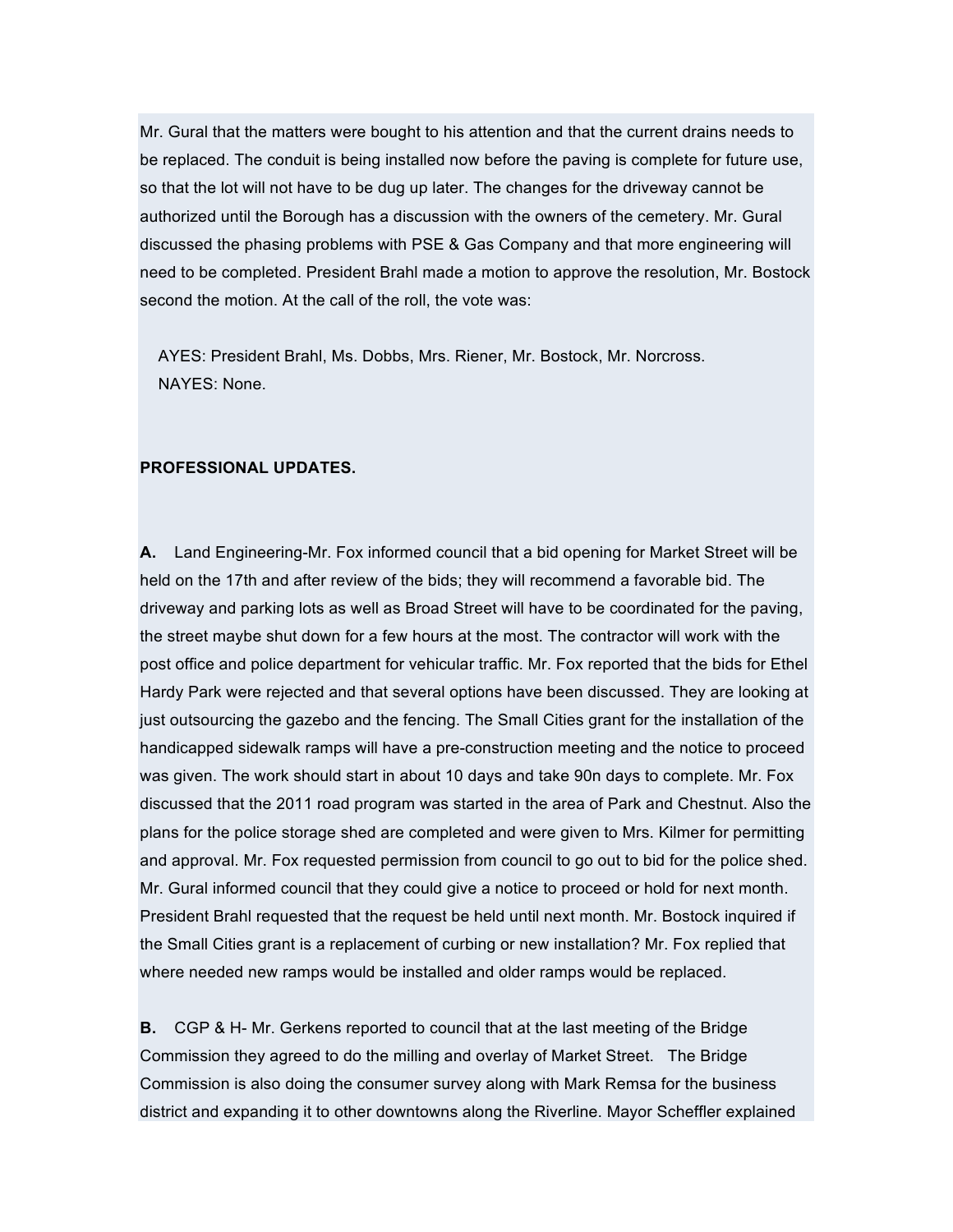that Riverside, Riverton have passed resolutions and that they are waiting for Delran and Palmyra to approve a resolution. President Brahl inquired about information for a grant opportunity along the river and that he understands that it is private property and that residents have to walk in the street. Mr. Gerkens explained that the recreational trails from the DEP have to link somewhere and that they are looking to expand it to the Palmyra Cove. Mr. Bostock inquired if the bike and walking trail would be down Harbour Drive to the Cove. Mr. Gerkens explained that the grant money for parks would be open again soon and that the Borough will be able again to try and get a park at the river. Mr. Gerkens informed council that a change order is need for the RCA housing program to be able to do additional marketing for the remaining units.

**C.** ERM- Mr. Hogue reported that the work that ERM is doing is being funded by grant money. The environmental work on the south side of Rt.73 and the technical work under that funding has to be in compliance with the grant requirements. ERM is in the process of completing a form that documents all the data on the project. The DEP has done most of the review and work for the grant review, but the state is transitioning some of the projects into a different department. In March all active cases will be managed privately and the Borough will have to contract with someone and that person will make the decisions for the grant fund. Mr. Hogue explained that to complete the efforts, they will have to go out on the properties and also will require a standard letter for permission to enter the lands. Mr. Hogue hopes to wrap up reporting efforts before the end of the year. The next step for 2012 is to implement the changes required by the grants. The state is changing the oversights on the projects and will be using a site person. Mr. Gural inquired as to what point the borough will transition. Mr. Hogue explained that it is better to do it now instead of waiting for spring. The consultant can be the oversight, but it is no longer included in the grants. Mr. Rosenberg inquired if the entity that is performing the work can review the work. Mr. Hogue replied that the DEP will never step aside completely and their goal is to speed things up with less people waiting for reviews.

**D.** Environmental Resolutions- Mr. Kirchner reported to council that the contractor for the ADA ramps submitted his permit to the county and plans should allow him to start next Monday. They will be starting in the area of the Tacony bridge and also will be redoing some storm drains. Mr. Kirchner informed council that it took three visits to get the heat working correctly in borough hall and that since it is such a serious problem, they are looking for ways to get extra funding for the project. The sewer bid contracts will be published next week for a bid opening in December.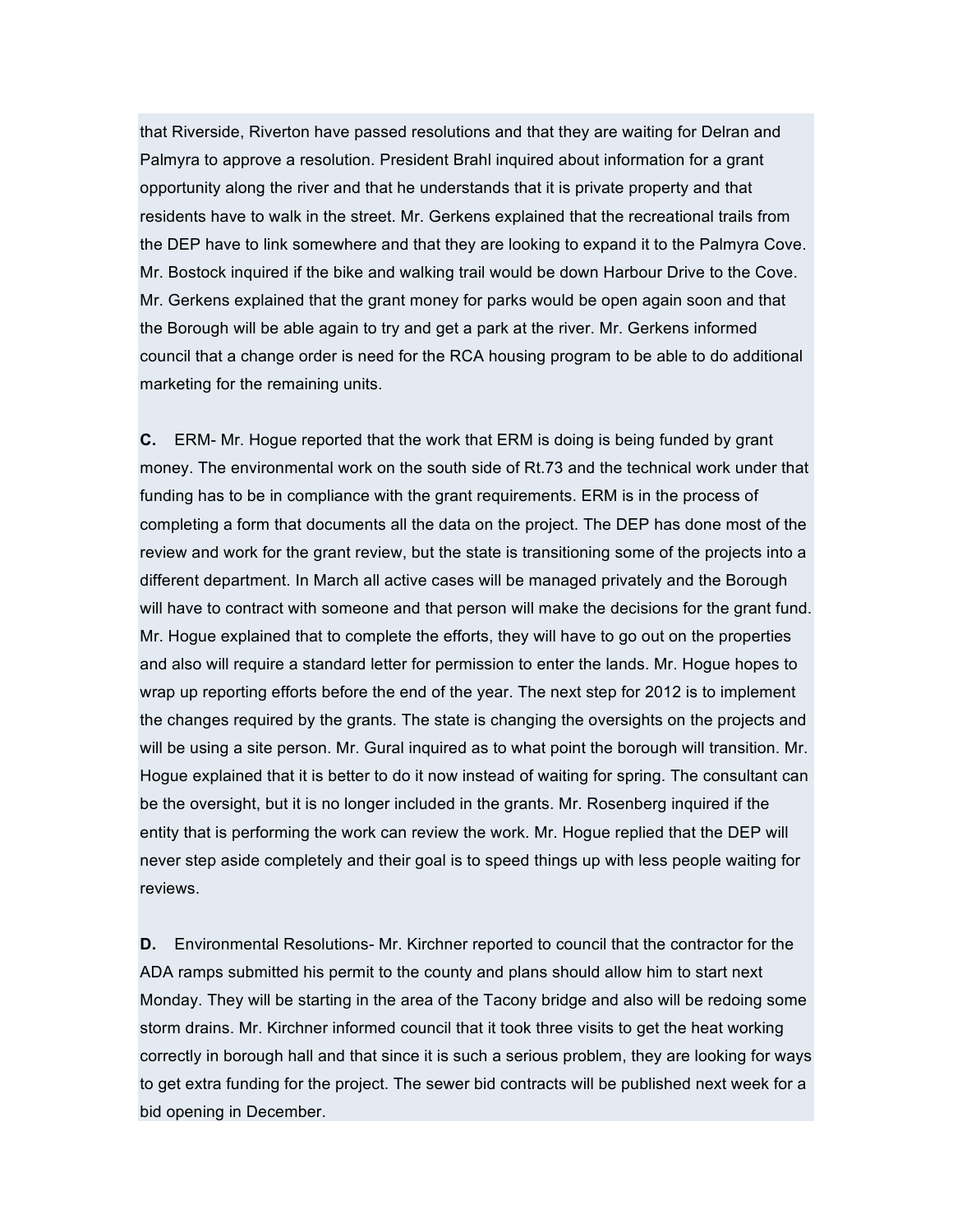#### **ORDINANCE ON FIRST READING.**

(public hearings will be held on December 12).

**A.** Ordinance 2011-26,- An Ordinance Amending Sections 204 and 1400 Of The Borough of Palmyra Land Development, (driveway).Mr. Rosenberg explained that this ordinance was generated by the Land Use Board to council. Mrs. Riener made a motion to adopt the ordinance on first reading, Mr. Bostock second the motion. At the call of the roll, the vote was:

AYES: President Brahl, Ms. Dobbs, Mrs. Riener, Mr. Bostock..

NAYES: None. The ordinance will be heard on second and final reading at a public hearing on December 12, 2011 for final adoption after publication according to law.

**B.** Ordinance 2011-27, An Ordinance of the Borough of Palmyra To Provide For And Determine The Rates Of Compensation Of Each Officer And Employee. This is a salary ordinance for the years of 2011 and 2012. President Brahl made a motion to adopt the ordinance on first reading. Mr. Bostock second the motion. At the call of the roll, the vote was:

AYES: President Brahl, Ms. Dobbs, Mrs. Riener, Mr. Bostock.

NAYES: None. The ordinance will be heard on second and final reading at a public hearing on December 12, 2011 for final adoption after publication according to law

**C.** Ordinance 2011-28, An Ordinance Of The Borough Of Palmyra Re-Adopting And Amending The Non-Uniformed Employees Handbook Regarding Crossing Guards, Seasonal Employees, Part-Time Employees, Inclusion Of Previously Adopted Policies, Time Clock Usage, Lateness, Health Benefits, Benefits for New Hires, Drivers' Licenses Requirements, Council Meeting Attendance And Other Miscellaneous Matters. This ordinance will update the changes to the employee handbook. President Brahl made a motion to adopt the ordinance on first reading, Mr. Bostock second the motion. At the call of the roll, the vote was:

AYES: President Brahl, Ms. Dobbs, Mrs. Riener, Mr. Bostock.

NAYES: None. The ordinance will be heard on second and final reading at a public hearing on December 12, 2011 for final adoption after publication according to law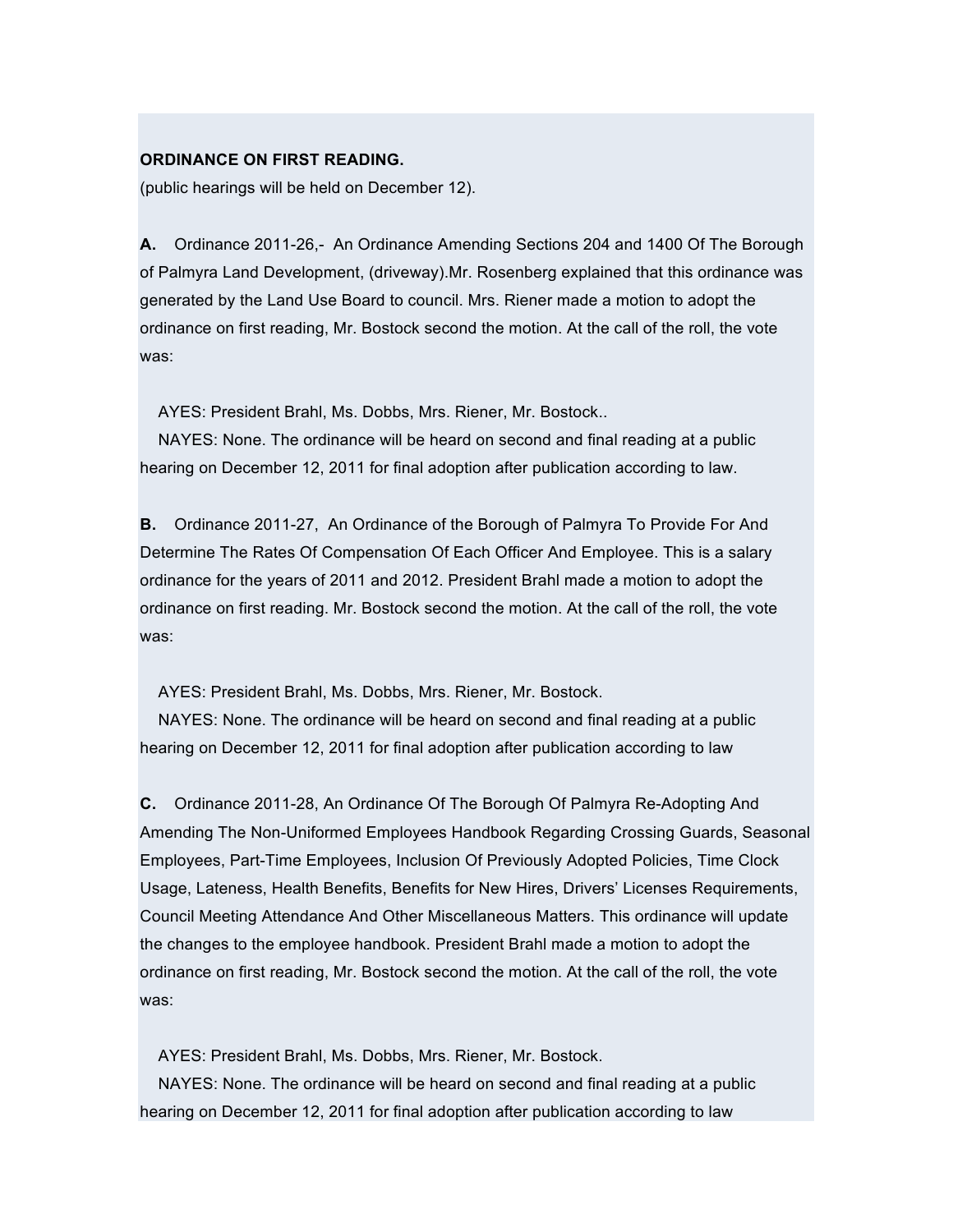**D.** Ordinance 2011-29, An Ordinance Of The Borough Of Palmyra Amending Chapter 237 Of The Code Of The Borough Of Palmyra Entitled Streets And Sidewalks By Deleting Under Article 1 Paragraph 237-1, Awnings. President Brahl made a motion to adopt the ordinance on first reading, Mr. Bostock second the motion. At the call of the roll, the vote was:

AYES: President Brahl, Ms. Dobbs, Mrs. Riener, Mr. Bostock, Mr. Norcross.

NAYES: None. The ordinance will be heard on second and final reading at a public hearing on December 12, 2011 for final adoption after publication according to law

**E.** Ordinance 2011-30, An Ordinance Of The Borough Of Palmyra Establishing Policies, Procedures, Rules and Regulations For The Community Center. Mr. Gural discussed that the community center committee worked on the rules and regulations for the center and that there will be changes needed over the course of time. The changes will be made by resolution, instead of amending the ordinance. President Brahl inquired about the rent for the facilities. Mr. Gural explained that there are multiple rates for different size groups and also for different needs. There are also additional charges for the use of the kitchen. Mrs. Riener made a motion to adopt the ordinance on first reading, President Brahl second the motion. At the call of the roll, the vote was:

AYES: President Brahl, Ms. Dobbs, Mrs. Riener, Mr. Bostock.

NAYES: None. The ordinance will be heard on second and final reading at a public hearing on December 12, 2011 for final adoption after publication according to law

### **ORDINANCE ON SECOND READING.**

A. Ordinance 2011-25, An Ordinance of the Borough of Palmyra Amending The Sewer Usage Rates. President Brahl made a motion to open the public hearing on the ordinance, Mrs. Riener second the motion. All members present voted in favor of the motion. Mr. Kotublak-East Broad Street- strongly request that council still consider and valuate the sewer usage on laundermats. The Borough charges three times more than other towns. Mr.Kotubalk discussed that the increase in rates would hurt his business. Mayor Scheffler explained that the increase has been lower than the original ordinance proposed. President Brahl made a motion to close the public portion, Mr. Bostock second the motion. All members present voted in favor of the motion. President Brahl made a motion to adopt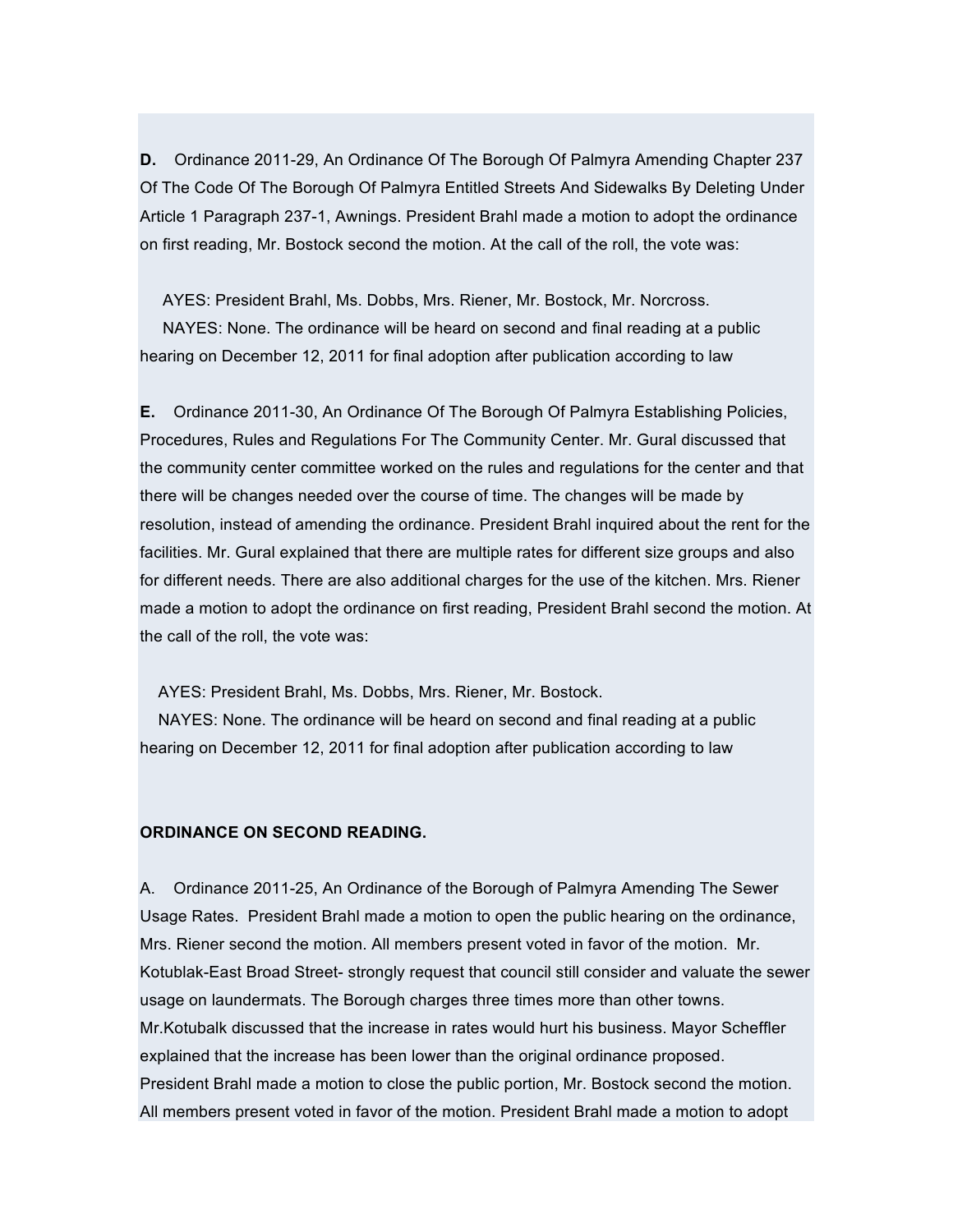the ordinance on second and final reading, Mr. Bostock second the motion. At the call of the roll the vote was:

AYES: President Brahl, Ms. Dobbs, Mrs. Riener, Mr. Bostock.

NAYES: None. The ordinance was heard on second and final reading and will take effect after publication according to law.

### **NEW BUSINESS.**

Consent Agenda- Items A through F will be considered in one motion with no discussion needed. Consent agenda items which require further discussion/consideration by the council should be removed from consent agenda. President Brahl requested that Resolution 2011- 200 be removed from the consent agenda for further discussion. Mr. Dorworth arrived. President Brahl made a motion to approve the consent agenda with the removal of Item E-2011-200, Mr. Bostock second the motion. At the call of the roll, the vote was:

AYES: President Brahl, Ms. Dobbs, Mrs. Riener, Mr. Dorworth, Mr. Bostock. NAYES: None.

A. Resolution 2011-196 Resolution Authorizing Change Order 2005 RCA Evesham Housing Rehabilitation.

B. Resolution 2011-197 ,Resolution Authorizing The Sale Of Property No Longer Needed for Public Use On An Online Auction Website.

C. Resolution 2011-198 , Resolution To Cancel Debits and Credits of \$10.00 or Less.

D. Resolution 2011-199, Resolution Approving Colonial Life For A Flexible Employee Benefit Package.

E. Resolution 2011-200 ¸Resolution Adopting Policy Establishing Guidelines Regarding The Use Of Emails To Discuss Municipal Business. President Brahl discussed the emails being subject to the OPRA request. Mr. Rosenberg explained that all of the council emails are subject to the OPRA request and they are released depending if there is confidential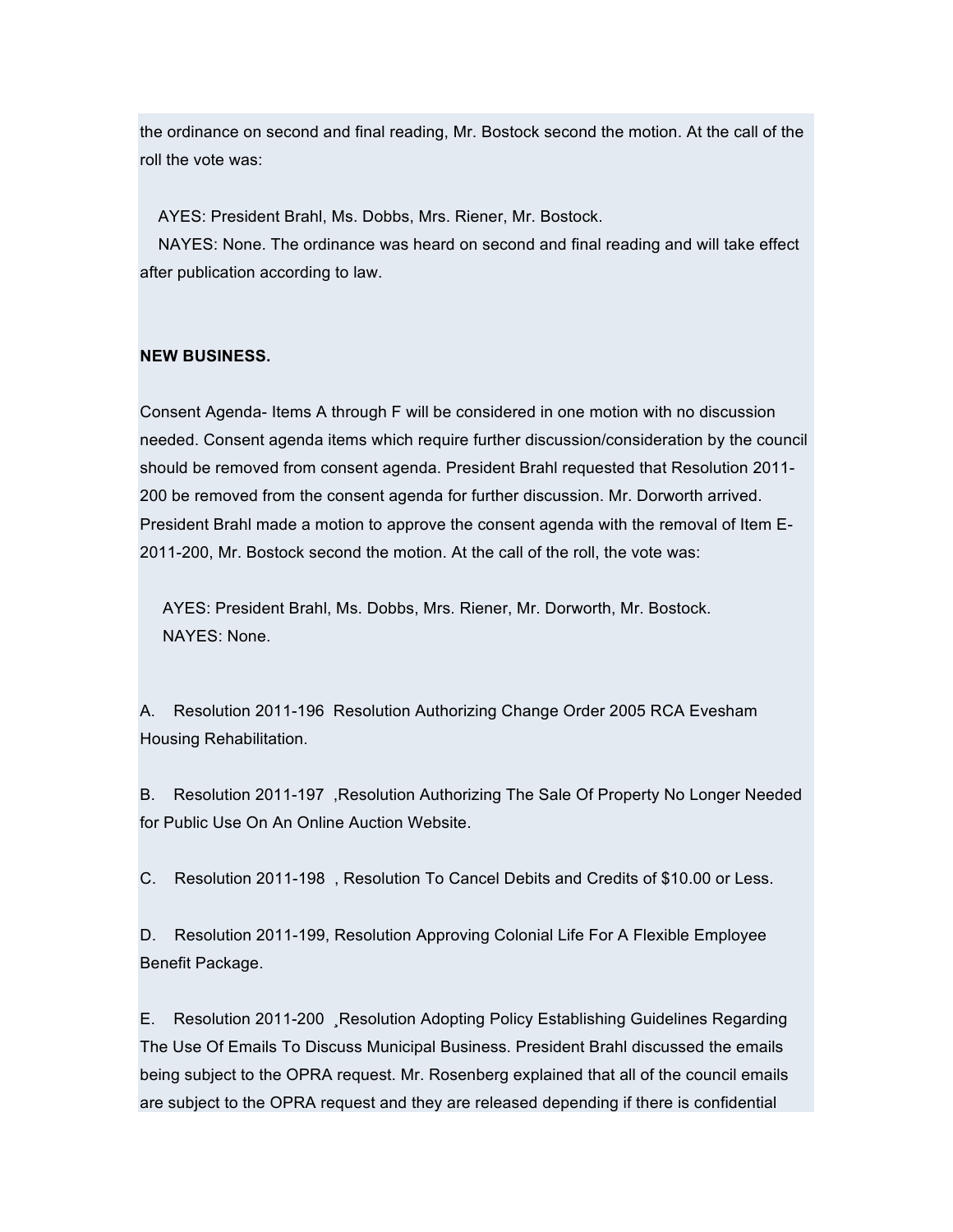information in them. The issue is that emails also fall under the open public meeting act and that a majority of council cannot discuss business through the emails, this violates the act. Prosecutor Bernardi felt that the emails allowed municipalities to by-pass the open public meetings act and caution all towns to adopt guidelines. President Brahl inquired about the municipal clerk sending out the agendas and is council allowed to respond back. Mr. Rosenberg explained that the municipal clerk can communicate with everyone and each can respond separately to her. There is to be no official business with the majority of council through emails. President Brahl inquired if this is a state law or county law. Mr. Rosenberg replied that it is Prosecutor Bernardi's interpretation of the law. President Brahl discussed a prosecutor legislating and also prosecuting if the law is not followed. Mr. Rosenberg also explained that he can communicate with council as protected attorney client privileges. Mr. Dorworth discussed that he does not agreed with the manner that it was done and the prosecutor interpreting the law. President Brahl made a motion to approve the resolution, Mrs. Riener second the motion. At the call of the roll, the vote was:

AYES: President Brahl, Ms. Dobbs, Mrs. Riener. NAYES: Mr. Dorworth, Mr. Bostock. Motion passed.

F. Resolution 2011-201, Resolution In Support Of A Regional Consumer Survey By The Burlington County Bridge Commission.

G. Resolution 2011-202, Resolution Adopting A Cash Management/Handling Policy For The Tax Office. Mr. Gural requested that this resolution be held for clarification on wording.

H. Resolution 2011-203, Resolution Authorizing Transfers In The 2011 Budget. President Brahl made a motion to approve the resolution, Mrs. Riener second the motion. At the call of the roll, the vote was:

AYES: President Brahl, Ms. Dobbs, Mrs. Riener, Mr. Dorworth, Mr. Bostock. NAYES: None.

I. Resolution 2011-204, Resolution To Join The Municipal Joint Insurance Fund Subject To Approval Of Assessment.

J. Resolution 2011-205, Resolution Authorizing The Mayor To Execute The Burlington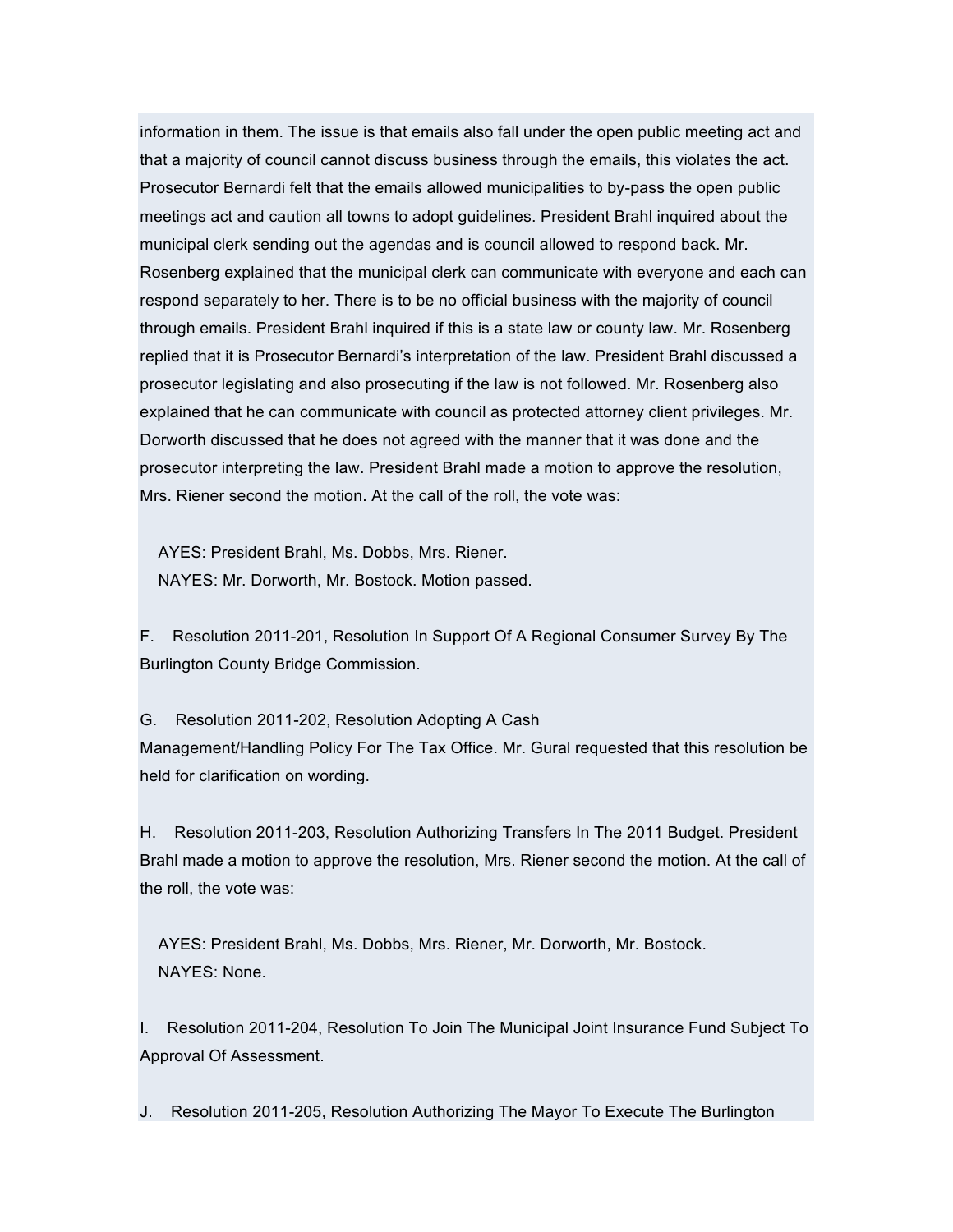County Municipal Joint Insurance Fund Indemnity And Trust Agreement, Application For Admission and Certification Of Application, Subject To Solicitor's Review. Mr. Gural explained that 2011-204 and 2011-205 are part of the application process to move forward on the Burlington County JIF. President Brahl made a motion to approve Resolution 2011- 204 and Resolution 2011-205, Mr. Bostock second the motion. At the call of the roll, the vote was:

AYES: President Brahl, Ms. Dobbs, Mrs. Riener, Mr. Dorworth, Mr. Bostock. NAYES: None.

K. Resolution 2011-206, Resolution Authorizing The Mayor To Execute A Cell Tower Agreement Amendment With AT & T. Mr. Dorworth made a motion to approve the resolution, Mr. Bostock second the motion. At the call of the roll, the vote was:

AYES: President Brahl, Ms. Dobbs, Mrs. Riener, Mr. Dorworth, Mr. Bostock. NAYES: None.

L. Resolution 2011-207, Resolution Approving The Payment Of Bills. President Brahl made a motion to approve the resolution, Mr. Bostock second the motion. At the call of the roll, the vote was:

AYES: President Brahl, Ms. Dobbs, Mrs. Riener, Mr. Dorworth, Mr. Bostock. NAYES: None.

M. Approval of Treasurer's Report. President Brahl made a motion to approve the resolution, Mr. Dorworth second the motion. At the call of the roll, the vote was:

AYES: President Brahl, Ms. Dobbs, Mrs. Riener, Mr. Dorworth, Mr. Bostock. NAYES: None.

N. Resolution 2011-208, Resolution Requesting Approval of Items of Revenue And Appropriation N.J.S.A. 40a: 4-87 Drunk Driving Enforcement Fund. Mrs. Riener made a motion to approve the resolution, Mr. Bostock second the motion. At the call of the roll, the vote:

AYES: President Brahl, Ms. Dobbs, Mrs. Riener, Mr. Dorworth, Mr. Bostock. NAYES: None.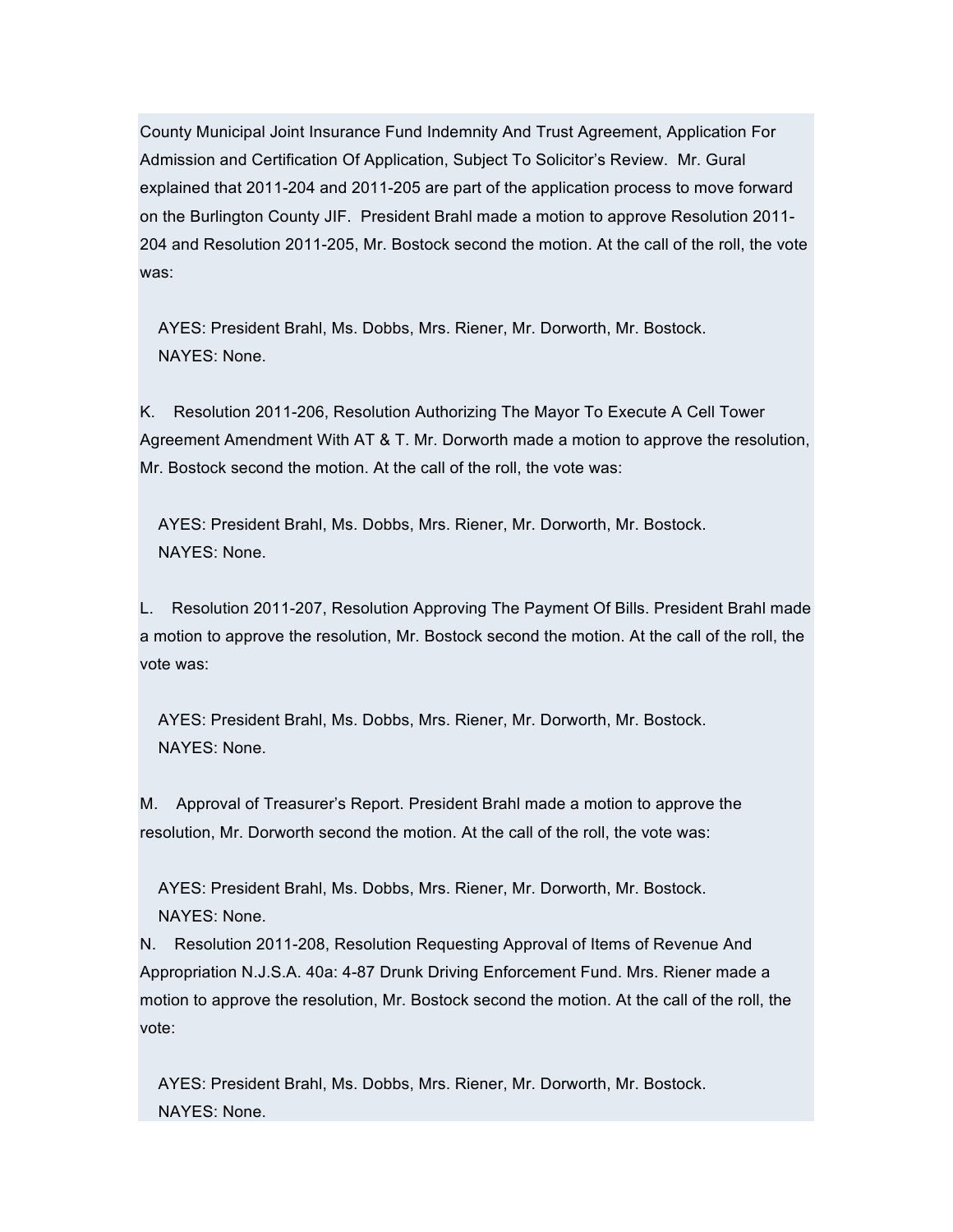O. Resolution 2011-209, Resolution Of The Borough Of Palmyra Pursuant To 2011 Pension And Health Benefit Reforms. P.L. 2011C.78 And State Health Benefits Plans Approved Medical Plan Designs For Plan Year 2012. President Brahl made a motion to approve the resolution, Mr. Bostock second the motion. At the call of the roll, the vote was:

AYES: President Brahl, Ms. Dobbs, Mrs. Riener, Mr. Dorworth, Mr. Bostock. NAYES: None.

P. Resolution 2011-210, Resolution Appointing Seasonal Employees To Work The Concession Stand for The 2011 Season. President Brahl made a motion to approve the resolution, Mrs. Riener second the motion. At the call of the roll, the vote was:

AYES: President Brahl, Ms. Dobbs, Mrs. Riener, Mr. Dorworth, Mr. Bostock. NAYES: None.

Q. Resolution 2011-211, Resolution Rejecting Bids For Ethel B. Hardy Park Improvements. The bids were rejected due to the costs going over budget with the submitted bids. President Brahl made a motion to approve the resolution, Mr. Dorworth second the motion. At the call of the roll, the vote was:

AYES: President Brahl, Ms. Dobbs, Mrs. Riener, Mr. Dorworth, Mr. Bostock. NAYES: None.

R. Resolution 2011-212, Resolution Approving The Settlement of Litigation Captioned Fillit Corporation vs. Borough of Palmyra and Borough of Palmyra Planning Board. President Brahl made a motion to approve the resolution, Mr. Bostock second the motion. At the call of the roll, the vote was:

AYES: President Brahl, Ms. Dobbs, Mrs. Riener, Mr. Bostock. NAYES: None. ABSTAIN: Mr. Dorworth.

## **COMMITTEE REPORTS.**

Finance Committee- President Brahl reported that he is meeting monthly with the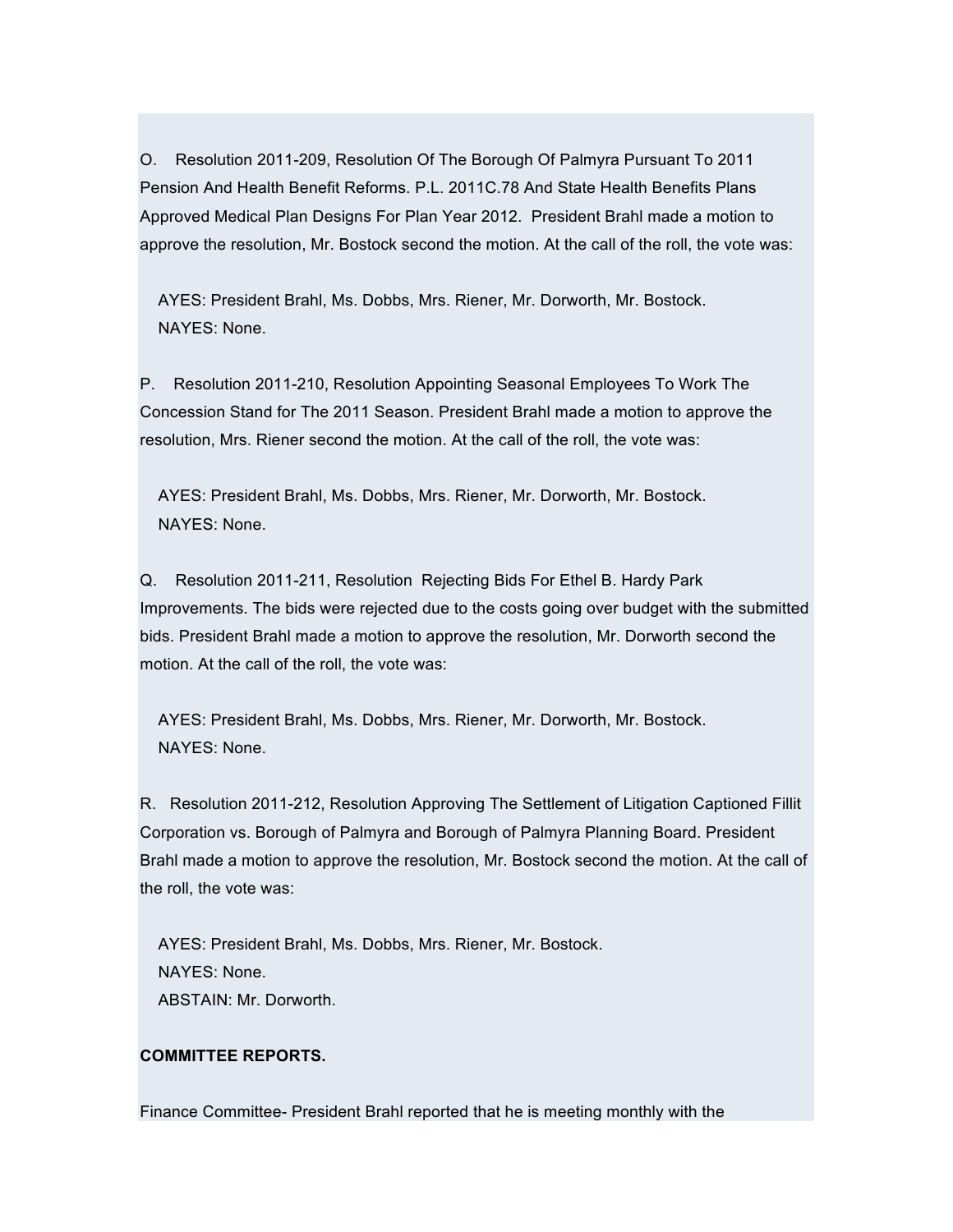administrator and CFO. Mrs. Lewis reported that all departments have been given their budget request to return for 2012.

Communications-Mayor Scheffler discussed that she has met with Mr. Norcross for some new creative ideas for the website.

Construction- Mr. Bostock reported that the store MUSE wants to hold wine tasting and that they need some clarification on the legal issues before zoning approves the request. Mr. Gural explained that the Alcoholic Beverage Control from the state needs to be contacted and that a license is required for alcoholic beverages to be served. Mr. Gural left messages for the County Board of Health to call him concerning the issue of serving alcoholic and doing tattoos at the same location. The tattoos section is separate from the Art Gallery, but there still needs to be a determination from the county board of health. Mr. Rosenberg requested that the ordinances of the Borough also be reviewed for any restrictions on the wine tasting.

Negotiations-Mr. Gural reported that there is a meeting scheduled with the Harbour Association on Wednesday concerning the Kelly Bill and also that police negotiations are ongoing.

Planning Board/Shade Tree- Mrs. Riener reported that Land Use did not hold a meeting in the month of November. Mrs. Riener reported that the Halloween Party was a huge success and that thank you's are to everyone for helping with their support and donations.

Public Safety/Municipal Court-Mr. Dorworth explained that the police report is on file and that the Chief has spearheaded an effort to correct problems on the Light Rail Train line. Chief Pearlman reported that the Light Rail has been out with their Special Officers more often and that they have offered to run detail from Palmyra to Riverside when funding becomes available. Mr. Dorworth also discussed that the Borough is working with the county communications on the frequencies. The frequencies will bring video structure to the county and dispatchers.

School Representative.¬ Steve Schwering thanked Mrs. Riener and Mr. Norcross for all of the Halloween events and that members of the high school helped with face painting, coloring and keeping the kids busy. The students are working with President Brahl for reviewing some of the old ordinances to be removed from the code. President Brahl explained that some of the ordinances are from 1920 and severely outdated laws.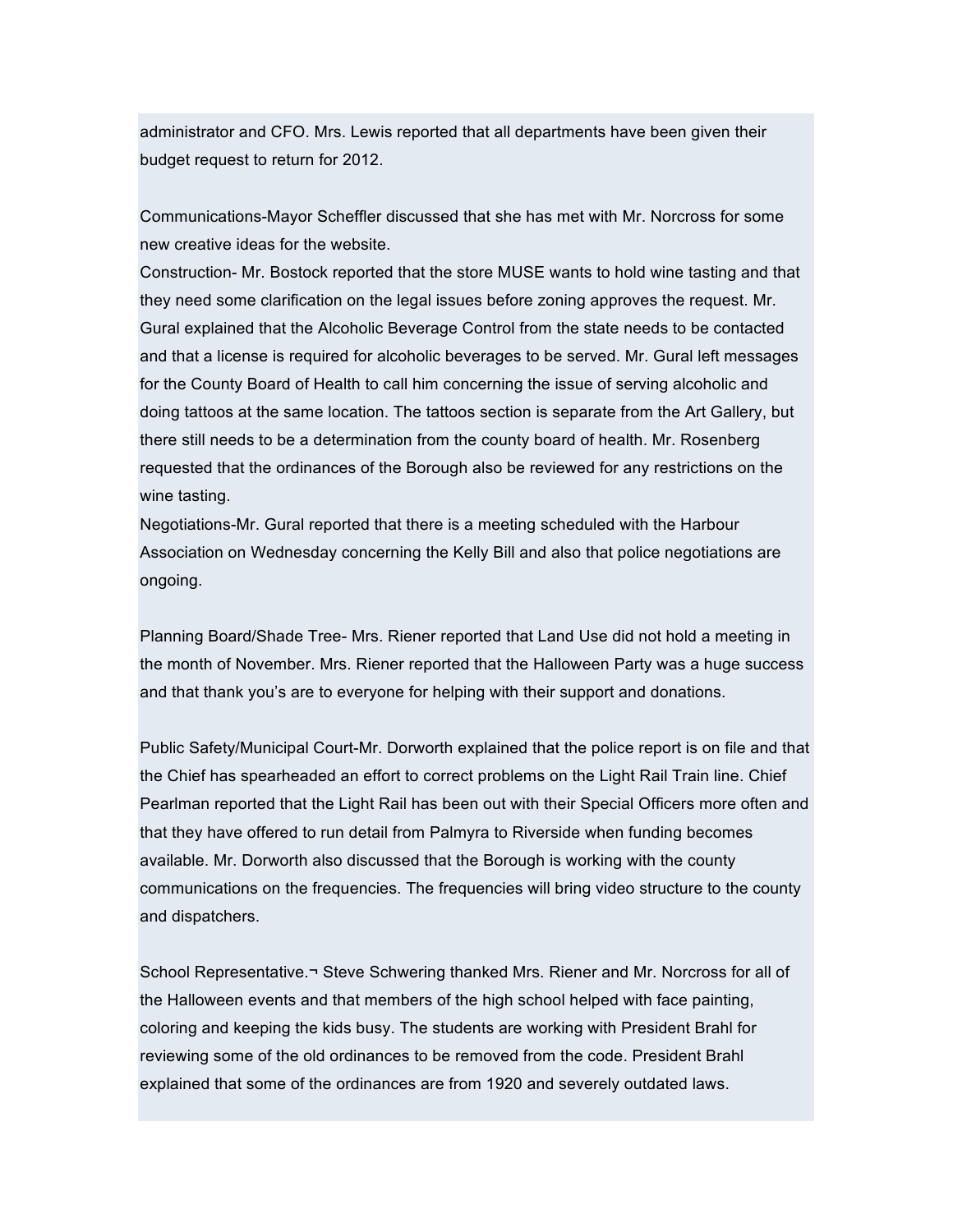### **Public Comment.**

President Brahl made a motion to open the public portion, Mr. Bostock second the motion. All members present voted in favor of the motion.

Mr. Kotublak-West Broad Street-requested assistance with the sewer tax and that it remains unpaid and has gone to tax sale. The next sewer bill is now due and he is trying to appear in front of the Land Use Board and cannot because of past sewer bills. Mr. Kotublak is requesting that council allow the application to be heard in front of the Land Use Board without paying the bill. Mayor Scheffler explained that it is an existing Land Use Law and that council cannot override the law. There is not a way around the requirements. Mr. Gural explained that Mr. Kotublak came in to see him today and that the paragraph states that all payments are required to be paid before the application is heard by the board. Mr. Rosenberg agreed with the administrators and councils review of the law.

Captain of Crossing guards-explained that the crossing guards had received a letter about their salaries and had requested a meeting with the administrator. They would like to meet with the council members also. Mayor Scheffler explained that they can discuss anything in public at the council meeting or they can meet with the public safety committee. Mr. Gural informed council that he had informed the guards that they would be on the agenda for discussion on December 5th, workshop meeting. There are going to be a number of changes to the employee handbook and some will affect the crossing guards. Mr. Gural explained that the ordinance is listed for introduction on tonight's agenda and a public hearing will be held in December before adoption. The recommendation is to pay the crossing guards all year along as a salary employee. Mr. Gural explained that nothing has been finalized and that there will be further discussion.

Residents-crossing guard complained about the need for handicapped ramps on Charles and Walnut Street. Mr. Gural replied that that corner is included in the grant for either repair or replacement. She also informed council that there was a sink hole near Walnut Street on the side of the school. Mr. Ryan-PW will take a look at the issue.

Mr. Smith-Van Sant discussed that he has never seen residents putting so much trash out ahead of time and most of it the trash men do not take. The trash sits out there for days on end. Mayor Scheffler recommended that the residents call the borough and report trash that is out to early or trash that is not collected. Mr. Gural explained that it has been an ongoing